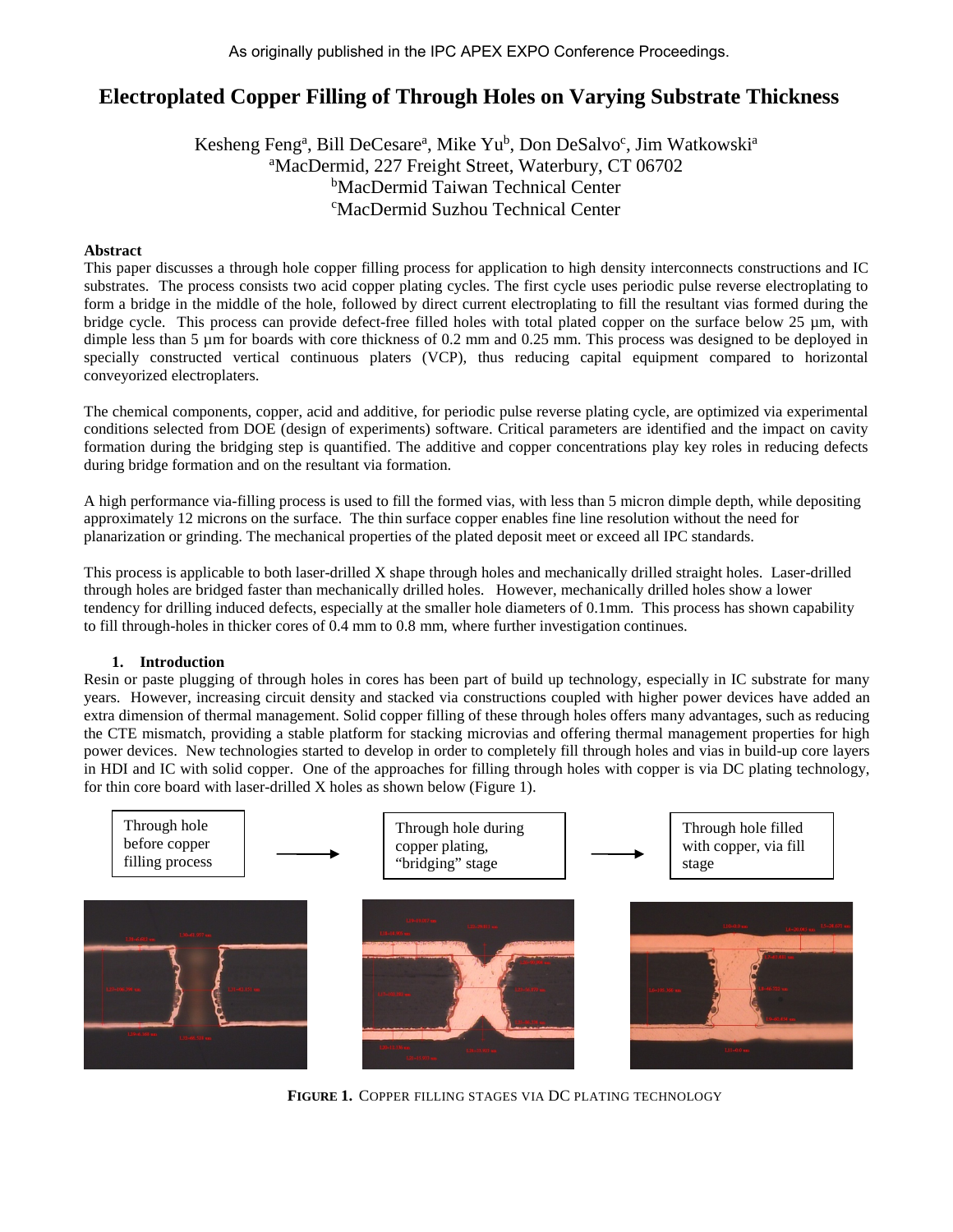The plated copper on the surface can be controlled below 25  $\mu$ m, with core thickness around 100  $\mu$ m, and diameter around 100 μm (50-70 μm in the middle).

The filling process consists of two stages. During the initial stage, copper is preferentially deposited in the middle of the through holes until the hole wall in the center of the hole meets, resulting in the formation of two blind microvias. This stage is called "bridging". The second stage consists of filling, the resultant double blind via. A single chemistry and one step plating process are ideal for filling through holes with solid copper.

However, DC plating is limited by the thickness of the substrate. Once the substrate thickness is above 200 μm, the propensity for inclusions/cavities grows (Figure 2) and the plated surface copper thickness increases beyond the 25 μm limit. Higher incidence of cavities may reduce reliability while the increased surface copper thickness reduces the ability to resolve fine line and space requirements. These limitations are exacerbated for the boards with mechanical drilled through holes.



**FIGURE 2. CAVITY DEFECTS IN** DC PLATING PROCESS WHEN THE BOARD THICKNESS IS ABOVE 200 µM.

# **2. Two step through hole fill technology**

The two-stage concept is adopted into two-step plating, the first step consists of "bridging" with periodic pulse reverse plating, then filling the resultant double blind via by a via-fill plating process. The combined processes offer defect-free solid copper filling technology for the boards with through holes, both laser-drilled and mechanically drilled.

Through holes were processed through standard primary metallization processes, including permanganate desmear or plasma desmear, an electroless copper plating or a direct metallization process, such as Blackhole, to make the holes conductive. To obtain a conductive copper layer inside the through hole, flash plating can be used to make sure the through holes have good conductivity across entire wall. The pre-plate chemistries and process cycles were not changed to accommodate the acid copper plating process.

# **2.1 Bridging Step by Periodic Pulse Reverse Plating, Via Formation**

Periodic pulse reverse plating is a widely used electrolytic copper plating process. Over the past decade, this technology has gained widespread adaptation in the conformal plating of high aspect ratio through holes. The practice of periodic pulse reverse plating has continued to develop. New rectifiers and software now offer greater flexibility for wave forms, including asynchronous pulse wave formations to accelerate the plating rate in the center of the through holes, i.e. up to 5 times the rate compared to conventional pulse waves. The plated copper merged together in the middle of the hole to form two opposing vias as shown in Figure 3. This process is called the "bridging" step. A standardized vertical plating cell was designed to achieve this new type of plating capability inside through holes. A vertical plating cell, installed with insoluble IrO mesh anodes, offers the widest operating range of current density plating for bridging through holes. Additional considerations for the vertical plating cell include anode shielding, anode/cathode spacing, area ratio, panel agitation, solution movement, flow rate and the panel clamping system.

After the bridging step, the two opposing vias are filled with an efficient via fill acid copper plating solution to complete the through hole copper filling process as shown in Figure 4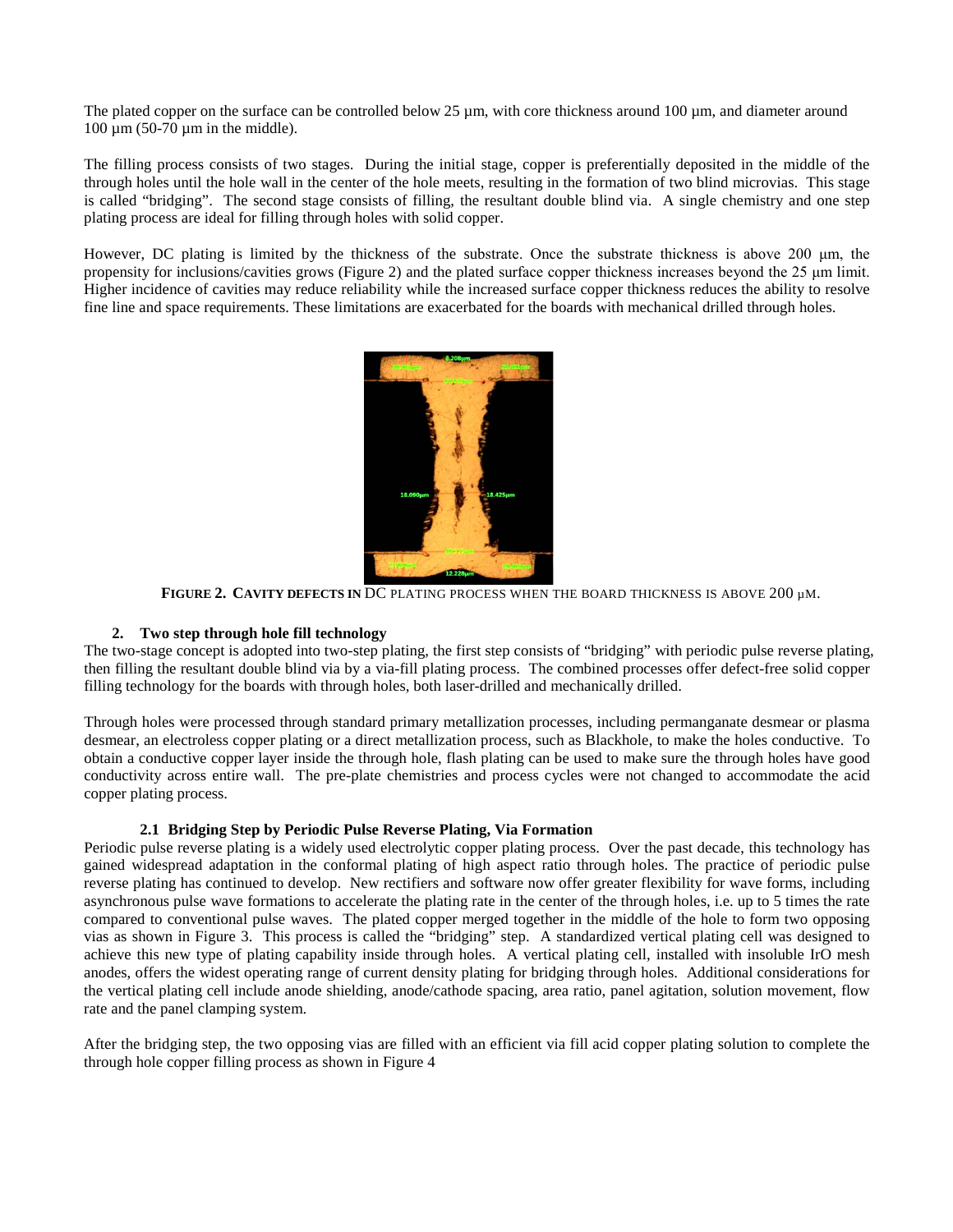



**FIGURE 3. CROSS-SECTION AFTER BRIDGING STEP**. **FIGURE 4. CROSS-SECTION AFTER BRIDGING AND VIA FILLING STEP** 

## **2.2 Chemistry for Bridging Step**

The chemistry for the periodic pulse reverse acid copper plating process, used during bridge step, is a production chemistry material. This process contains a specifically designed organic additive system for pulse plating applications. The electrolyte components, copper sulfate, sulfuric acid, and chloride ion, are typical of standard acid copper plating solutions. To study the interaction among the chemical components, the concentrations of copper sulfate, sulfuric acid and additive are optimized with experimental conditions selected from DOE (design of experiments) software to achieve good hole bridging/filling performance, and cavity-free in the middle of the through holes. As a DOE constraint, the combined copper sulfate and sulfuric acid concentrations were kept below 350 g/L, to keep the plating solution from forming copper sulfate crystals. The boards with through-holes used for the DOE were laser drilled boards with core thickness of 200  $\mu$ m, hole diameter of 100 µm. After the bridging step, 10 through holes were inspected, for each tested condition, by cross-section to determine if any cavity were present in the copper filled through holes, as shown in Figure 3 above.

#### **2.3 Chemistry Optimization**

CHART 1. DOE RESULTS ON ADDITIVE CONCENTRATION AFFECTING ON CAVITY DURING BRIDGING STEP



C: Additive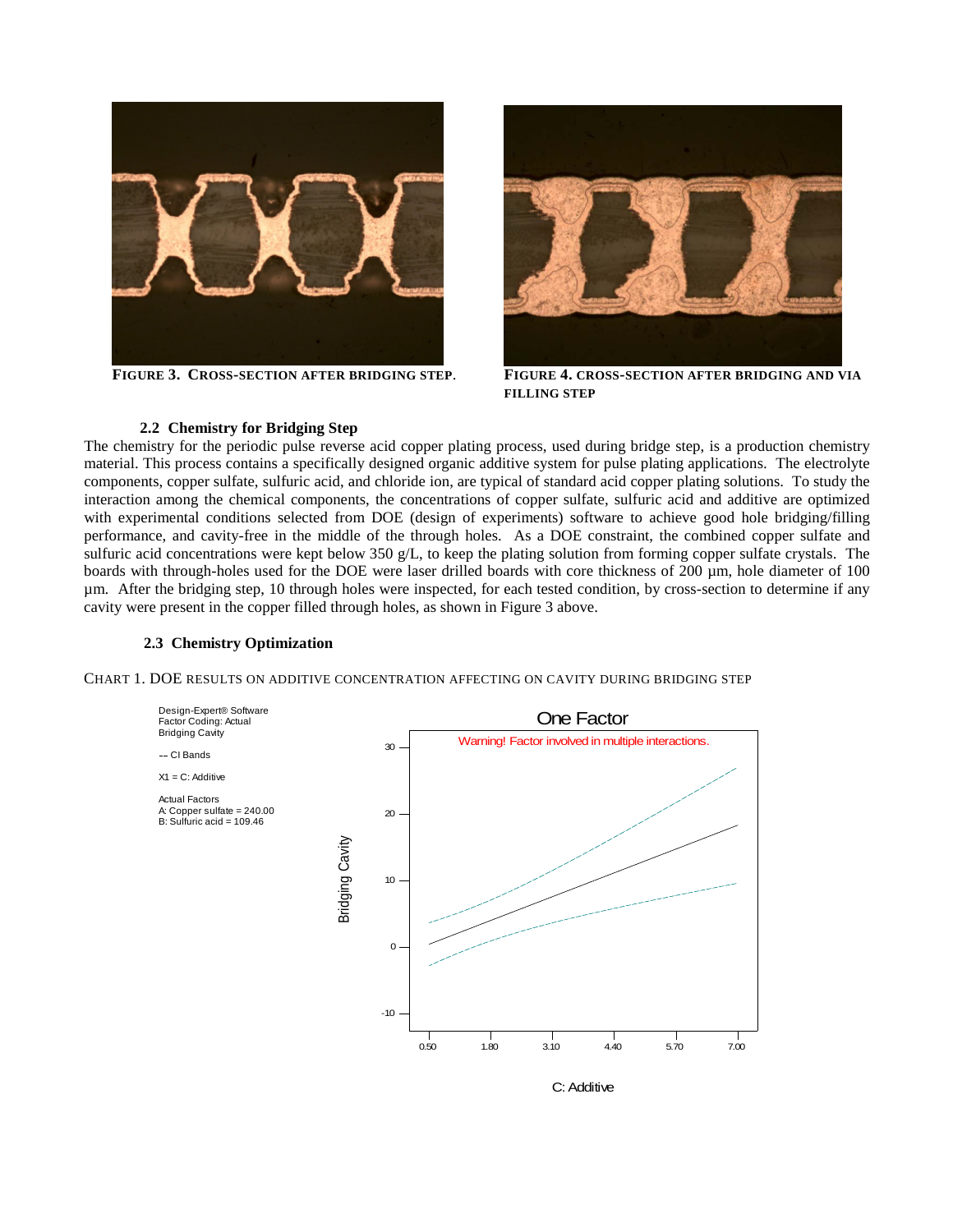#### CHART 2. DOE RESULTS ON CAVITY INFLUENCED BY COPPER SULFATE AND SULFURIC ACID CONCENTRATIONS WHEN ADDITIVE WAS AT 0.5 ML/L



A: Copper sulfate

DOE experiments indicated that additive and copper concentrations play important roles in obtaining cavity-free copper plating during the bridging step, it is essential to have lower additive and higher copper sulfate concentration, as shown in the Chart 1 and 2. One of the best combinations of each component is copper sulfate at 240 g/L, sulfuric acid at 110 g/L, and additive at 0.5 ml/L.

# **2.4 Via Filling Step by DC Plating**

Electrolytic copper microvia filling technology has been widely used in manufacturing HDI and packaging substrates. A new production copper plating process is used to fill the resultant blind via after bridging step. This offers thin plated copper on the panel surface with minimum dimple depth, as demonstrated in Figure 5 below.



**FIGURE 5. COPPER PLATING PROCESS VIA FILLING CAPABILITY (UNIT IN µM)**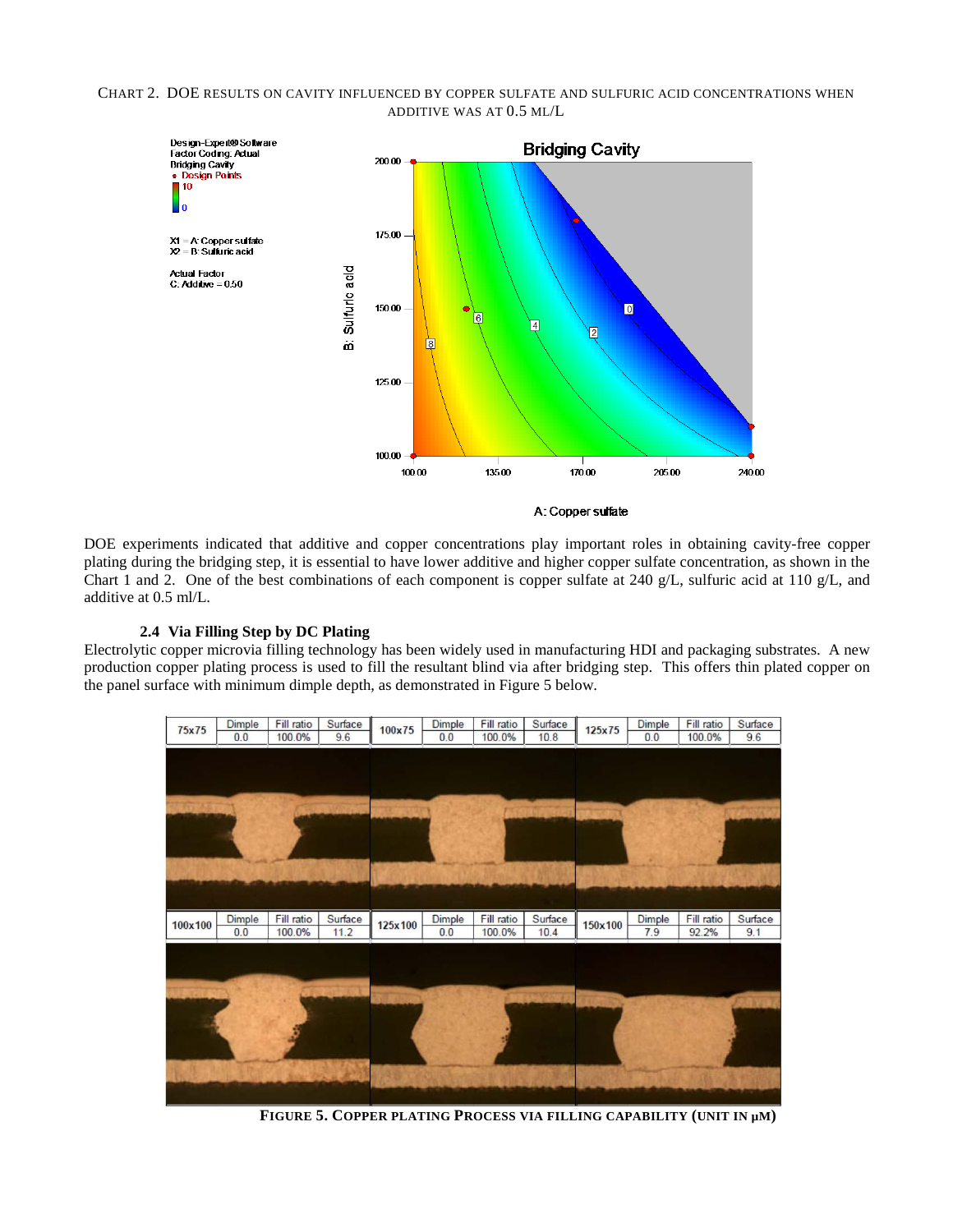The combined plating processes from the bridging and via filling steps offer copper filling technology on thicker boards with different diameter through holes.

## **3. Solid copper filling boards with varying core thickness**

This hole filling technology with solid copper can be applied to the boards with the varying core thickness and hole geometry.

## **3.1 Boards with core thickness of 200 μm, containing laser drilled through holes with a 100 μm diameter at the surface and 50-70 µm diameter in the middle of the hole**

Laser-drilled through holes require less bridge plating time than mechanically drilled straight holes. Complete bridging of laser-drilled X through holes is achieved in approximately 30 minutes with the core thickness of 200 µm. When the laserdrilled holes showed inconsistency in the diameter of the middle of holes as shown in the Figure 3, cavity-free copper filled through holes can still be obtained. The plating time for via filling was about 50 minutes. Total plated copper on the surface was approximately 20  $\mu$ m as shown in Figure 3.

**3.2 Boards with core thickness of 200 μm and 250 μm, containing mechanically drilled 100 μm diameter holes** The plating time for mechanically drilled through hole is approximately 60 minutes for the bridging step, and approximately 50 minutes for the via filling step. Plated surface copper is about 25 µm, as shown in Figure 6.



**FIGURE 6. MECHANICAL DRILLED THROUGH HOLE, CORE THICKNESS OF 200 µM**

**3.3 Boards with core thickness of 400 μm, containing mechanically drilled 100 μm diameter holes**  Longer bridge plating time is required for thicker panels with core thickness of 400 µm, mechanically drilled 100 µm diameter

holes. The plating time on the bridging step was approximately 120 minutes, while the via filling time remained at 50 minutes. Plated surface copper thickness is about 35  $\mu$ m total.



**FIGURE 7. MECHANICALLY DRILLED THROUGH HOLE, CORE THICKNESS OF 400 µM, DIAMETER OF 100 µM 3.4 Board with core thickness of 800 µm, mechanically drilled through holes**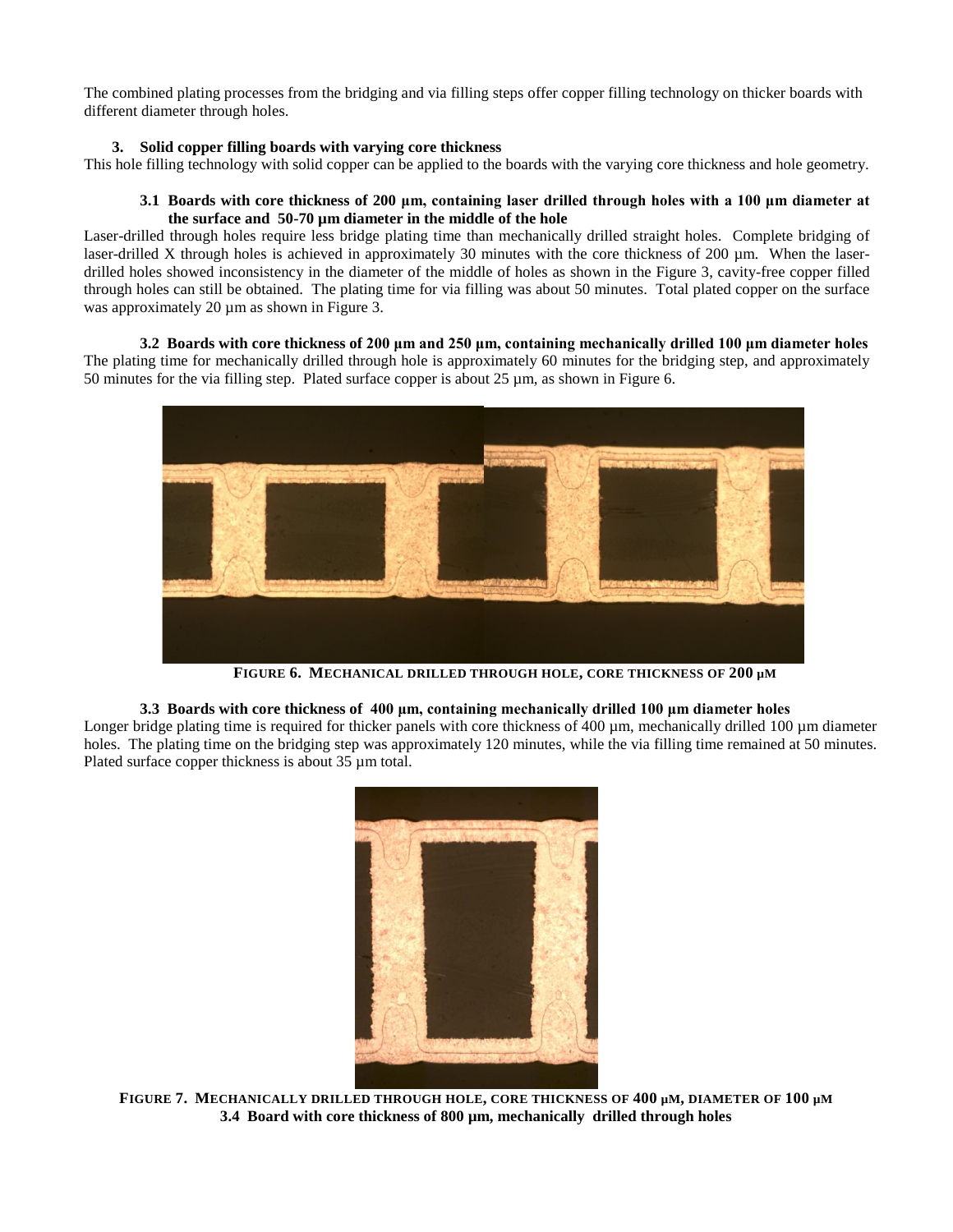It becomes challenging to bridge the panels with core thickness of 800  $\mu$ m. In holes with diameters below 250  $\mu$ m, cavities were observed.



**FIGURE 8. MECHANICALLY DRILLED THROUGH HOLE, CORE THICKNESS OF 800 µM, DIAMETER OF 250 AND 300 µM, AFTER BRIDGING STEP, 240 MINUTES.** 

For the larger diameter through holes, it took longer time to fill the resultant vias, which leads to thicker plated copper on panel surface.

# **4. X-ray Inspection**

Most of the evaluation was done under microscope with cross-sections. X-ray inspection was used to inspect boards with a core thickness of 200 µm, with both mechanically drilled through hole and laser-drilled through hole. X-ray inspection, after two step plating process, showed that the filled copper in the through holes were defect-free as seen in Figure 9.





COPPER FILLED MECHANICALLY DRILLED THROUGH HOLE COPPER FILLED LASER-DRILLED THROUGH HOLE **FIGURE 9. X-RAY IMAGE ON THE BOARD WITH CORE THICKNESS OF 200 µM**